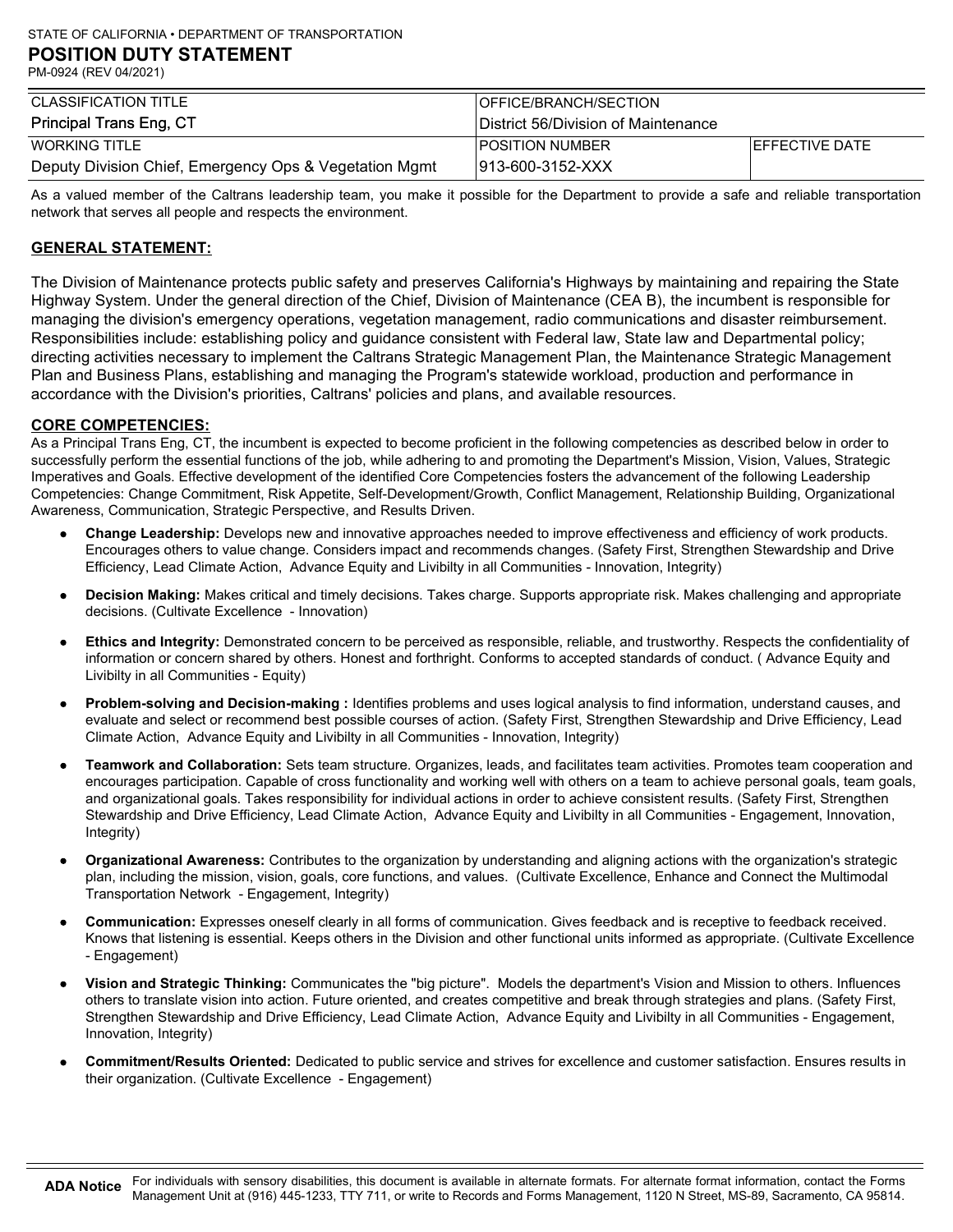## TYPICAL DUTIES:

| Percentage   |                                         | Job Description                                                                                                                                                                                                                                                                                                                                                                                                                                                                                                                                                                                                                                                                                                                 |
|--------------|-----------------------------------------|---------------------------------------------------------------------------------------------------------------------------------------------------------------------------------------------------------------------------------------------------------------------------------------------------------------------------------------------------------------------------------------------------------------------------------------------------------------------------------------------------------------------------------------------------------------------------------------------------------------------------------------------------------------------------------------------------------------------------------|
|              | Essential (E)/Marginal (M) <sup>1</sup> |                                                                                                                                                                                                                                                                                                                                                                                                                                                                                                                                                                                                                                                                                                                                 |
| 50%          | Е                                       | Plan, organize, lead and support the statewide Maintenance Program activities that include:<br>Oversee the management of Emergency Operations.<br>Oversee the Vegetation and Wildfire Management program.<br>Oversee radio communications and infrastructure for the department.<br>Oversees the management of disaster reimbursement.<br>Coordinates District technical assistance.<br>Funding immediate major restoration of damaged transportation infrastructure through Director Orders.<br>Coordinating responses and training of multiple emergency responders within the Department.<br>Overseeing the management of the Highway Maintenance Roadside Program (HM 2).                                                   |
| 25%          | Е                                       | Represent the Division at meetings, committees, task forces and public forums in relations to maintenance<br>matters. Reviews, analyzes, recommends and develops guidance regarding Maintenance Program policy<br>and procedures. Works collaboratively to develop and implement the Maintenance Program strategies to<br>achieve division priorities from the Department's Strategic Management Plan, the Maintenance Strategic<br>Management and Business Plans and other business and program master plans. Provides direction to<br>staff on performance management tools and processes, and routinely provides performance reports to the<br>Division Chief, the Deputy Director of Maintenance and Operations and others. |
| 10%          | E.                                      | Develops and implements statewide activities involved in the development of the State Highway System<br>Management Plan (SHSMP) vegetation management, protective betterment, major damage restorations,<br>and infrastructure needs. Develop and implement the Division's strategic, business and operational plan<br>consistent with the Department's goals, strategic objectives, strategies and performance measures.                                                                                                                                                                                                                                                                                                       |
| 10%          | Е                                       | Provides direct supervision to office chiefs, promotes Inter-office coordination, issue resolution and<br>strategic planning. In the absence of the Division Chief, serve in that capacity assuming all responsibilities<br>including Duty Officer.                                                                                                                                                                                                                                                                                                                                                                                                                                                                             |
| $F^{\prime}$ |                                         | Discute and developed to desired somewhat attributes and more could                                                                                                                                                                                                                                                                                                                                                                                                                                                                                                                                                                                                                                                             |

5% M Directs and develops technical reports, studies and proposals.

1ESSENTIAL FUNCTIONS are the core duties of the position that cannot be reassigned. MARGINAL FUNCTIONS are the minor tasks of the position that can be assigned to others.

## SUPERVISION OR GUIDANCE EXERCISED OVER OTHERS

The incumbent supervises and provides direction and leadership to Supervising Transportation Engineer, Supervising Landscape Architect, Supervising Telecom Engineer, and Staff Service Manager I.

# KNOWLEDGE, ABILITIES, AND ANALYTICAL REQUIREMENTS

Possession of a valid certificate of registration as a civil, electrical, or mechanical engineer issued by the California State Board of Registration for Professional Engineers is required.

Must be knowledgeable of the Department's mission, vision, goals, objectives and values; laws, rules and policies of the State of California and the federal government. Must have broad administrative abilities to manage a large, complex, state government organization. Must be able to communicate effectively both in writing and orally on a wide variety of complex issues affecting the Department. Must have the ability to perform effectively, with tact and professionalism, at all times, including under stressful situations and inflexible timelines. Must have a thorough knowledge of maintenance operations and highway transportation engineering, plus thorough knowledge of highway financing used in the State of California.

Incumbent must be able to plan and direct the work of others; be able to relate to all levels of Caltrans management, be able to resolve conflicts, be able to motivate staff and individuals in other functional areas and the districts; and have demonstrated administrative ability. He/she must be able to manage sensitive and confidential information.

Requires an advanced ability to analyze data and situations accurately and adopt an effective course of action; to prepare complicated and comprehensive reports and correspondence; and to address a large audience effectively.

RESPONSIBILITY FOR DECISIONS AND CONSEQUENCES OF ERROR The Deputy Division Chief is responsible for ensuring the Maintenance Program engineering and planning activities to

ADA Notice For individuals with sensory disabilities, this document is available in alternate formats. For alternate format information, contact the Forms Management Unit at (916) 445-1233, TTY 711, or write to Records and Forms Management, 1120 N Street, MS-89, Sacramento, CA 95814.